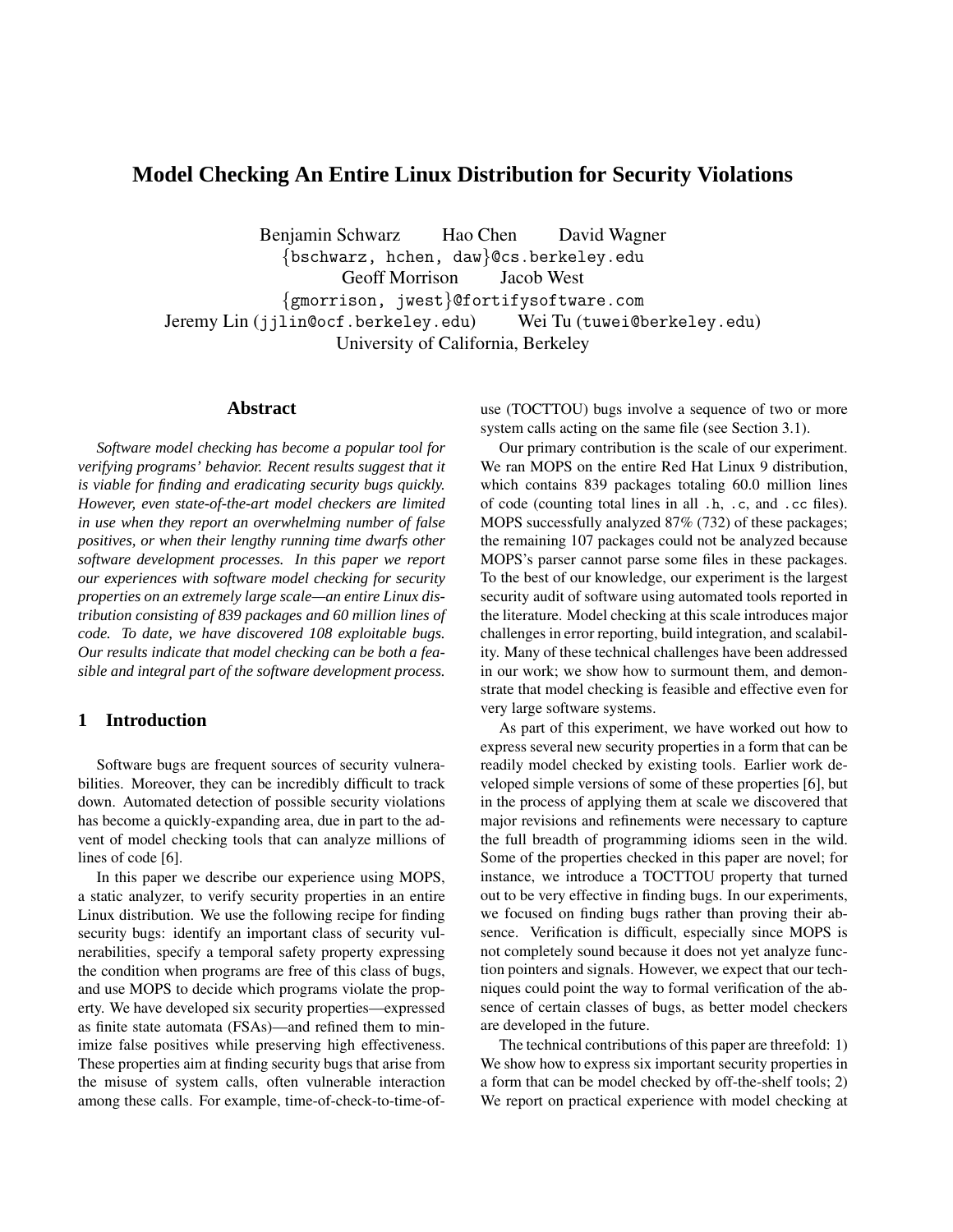a very large scale, and demonstrate for the first time that these approaches are feasible and useful; 3) We measure the effectiveness of MOPS on a very large corpus of code, characterizing the false positive and bug detection rates for different classes of security bugs.

The full version of this paper [1] contains further detail on our experiments, some of which is omitted from the conference version due to space constraints. MOPS is freely available from mopscode.sourceforge.net.

# **2 The MOPS Model Checker**

MOPS is a static (compile time) analysis tool that model checks whether programs violate security properties [7]. Given a security property—expressed as a finite-state automaton (FSA) by the user—and the source code for a program, MOPS determines whether any execution path through the program might violate the security property.

In more detail, the MOPS process works as follows. First, the user identifies a set of security-relevant operations (e.g., a set of system calls relevant to the desired property). Then, the user finds all the sequences of these operations that violate the property, and encodes them using an FSA. Meanwhile, any execution of a program defines a *trace*, the sequence of security-relevant operations performed during that execution. MOPS uses the FSA to monitor program execution: as the program executes a security-relevant operation, the FSA transitions to a new state. If the FSA enters an *error state*, the program violates the security property, and this execution defines an *error trace*.

At its core, MOPS determines whether a program contains any feasible traces (according to the program's source code) that violate a security property (according to the FSA). Since this question is generally undecidable, MOPS errs on the conservative side: MOPS will catch all the bugs for this property (in other words, it is sound, subject to certain requirements [7]), but it might also report spurious warnings. This requires the user to determine manually whether each error trace reported by MOPS represents a real security hole.

**Specification of Security Properties.** MOPS provides a custom property language for specifying security properties. The MOPS user describes each security-relevant operation using a syntactic pattern similar to a program's abstract syntax tree (AST). With wildcards, these patterns can describe fairly general or complex syntactic expressions in the program. The user then labels each FSA transition using a pattern: if the pattern matches an AST in the program during model checking, the FSA takes this transition.

To extend the expressiveness of these patterns, we introduced *pattern variables*, which can describe repeated occurrences of the same syntactic expression. For instance, if X denotes an pattern variable, the pattern  $f(X, X)$  matches any call to the function  $f$  with two syntactically identical arguments. In any error trace accepted by an FSA, the pattern variable  $X$  has a single, consistent instantiation throughout the trace.

Formally, let  $\Sigma$  denote the set of ASTs. We may view a program trace as a string in  $\Sigma^*$ , and a property  $\overline{B}$  as a regular language on  $\Sigma^*$ . Pattern variables provide existential quantification over the set of ASTs. For instance, the pattern  $\exists X.f(X, X)$  matches any call to f whose two arguments, once parsed, yield the same syntax subtree. If  $B(X)$  is a language with an unbound pattern variable X, the language  $\exists X . B(X)$  accepts any trace  $t \in \Sigma^*$  where there exists an AST  $A'$  so that  $B(A')$  accepts t. In other words, if  $L(B)$  denotes the set of error traces accepted by the language B, we define  $L(\exists X.B(X)) = \cup_{A'} L(B(A')).$ We use the convention that unbound pattern variables are implicitly existentially quantified at the outermost scope.

**Scalability.** Since we aim at analyzing hundreds of large, real application, MOPS must be scalable in several senses. First, MOPS must run quickly on large programs. Second, MOPS must run on different application packages without requiring the user to tweak each package individually.

We have put much effort into integrating MOPS with existing build processes, including make, rpmbuild, and others. By interposing on gcc, the model checker seesthe same code that the compiler sees. As a result, running MOPS on numerous software packages is as easy as invoking a MOPS script with the names of these packages. This ease of use has been critical to our success in checking such a large number of packages.

**Error Reporting.** MOPS reports potential errors in a program using error traces. A typical problem with reporting error traces is that a single bug can cause many (sometimes infinitely many) error traces. To avoid overloading the user, MOPS divides error traces into groups such that each group contains all the traces caused by the same bug. More precisely, two traces belong to the same group if the same line of code in both traces causes the FSA to enter an error state for the first time via the same transition<sup>1</sup>. The user can then examine a representative trace from each group to determine whether this is a bug and, if so, to identify the cause of the bug.

Not all error traces identify real bugs: imprecision in the analysis causes spurious traces. MOPS provides an HTMLbased user interface where the user can examine traces very rapidly. The user, however, does spend time identifying false positives, so the cost of using MOPS correlates roughly to the number of trace groups, each of which the user has to examine. In our experiments, we quantify the

<sup>&</sup>lt;sup>1</sup>This implies that both traces enter the same error state. An FSA may contain multiple error states, corresponding to different kinds of bugs.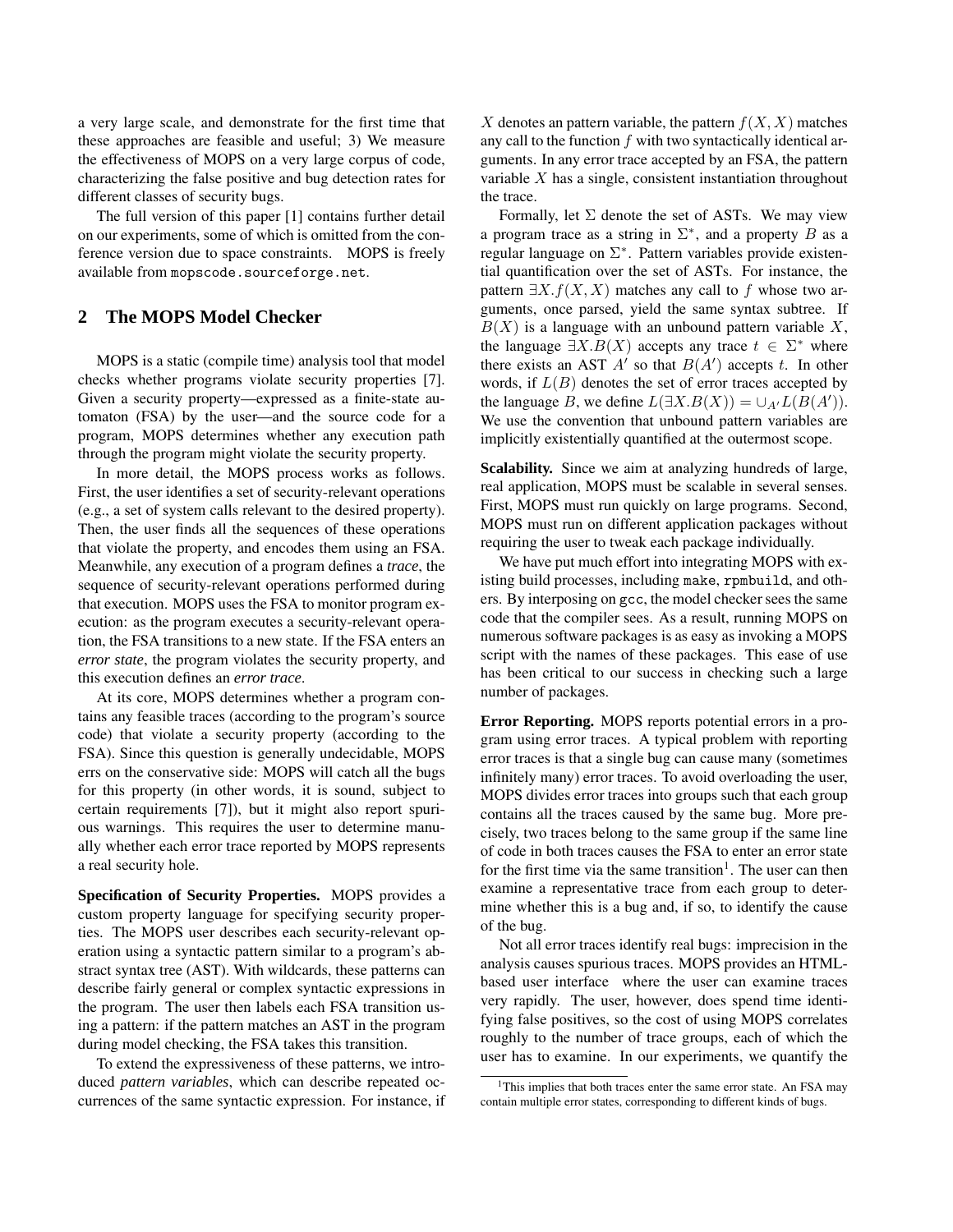| Property                         | <b>Reported Warnings</b> | <b>Real Bugs</b> | Section        |
|----------------------------------|--------------------------|------------------|----------------|
| <b>TOCTTOU</b>                   | 790                      | 4 <sub>1</sub>   | 3.1            |
| <b>Standard File Descriptors</b> | 56                       | 22               | 3.2            |
| <b>Temporary Files</b>           | 108                      | 34               | 3.3            |
| strncpy                          | 1378                     | $11*$            | 3.4            |
| Chroot Jails                     |                          |                  | (full version) |
| Format String                    | (too many)               | (unknown)        | (full version) |
| Total                            | 2333                     | 108              |                |

**Table 1. Overview of Results.**

cost of using MOPS by measuring the number of false positives, counting only one per trace group.

**Resource Usage.** The running time of the model checker is usually dwarfed by the time a human spends perusing error traces. Still, since our goal is to audit entire distributions, we have aimed to make computation time small. We timed the process of model checking several of our properties against all of Red Hat 9. Using MOPS to look for TOCTTOU vulnerabilities (filesystem races) among all Red Hat 9 packages requires about 1 GB of memory and takes a total of 465 minutes—a little less than 8 hours—on a 1.5 GHz Intel Pentium 4 machine. Detecting temporary file bugs takes 340 minutes of CPU time and about the same memory footprint. The observed wall-clock time was between 20% and 40% more than the CPU time. MOPS produces an extraordinary amount of output, and is required to read in extremely large control flow graphs; I/O thus constitutes a significant portion of this running time, although it is dominated by the time needed for model checking itself.

Also of chief concern to us was being able to audit manually all error traces produced by MOPS. Error trace grouping was a huge time saver: a typical group has more than 4 traces, but some groups contain more than 100 traces. The amount of human effort that was spent auditing the error groups is roughly proportional to the total number of groups. We spent about 100 person-hours auditing error reports from the TOCTTOU property, 50 person-hours for the temporary file property, and less for the other properties. Several of us were undergraduate students who had no prior experience with MOPS prior to joining this project.

## **3 Checking Security Properties**

We developed six security properties. Table 1 shows a summary of the bugs discovered. For each property, the table shows the number of warnings reported by MOPS, the number of real bugs, and the section that describes detailed findings on this property. We will describe four properties in detail, explain the model checking results, and show representative bugs and vulnerabilities that we discovered in this section. The other two are discussed in the full version.

## **3.1 TOCTTOU**

Race condition attacks have perennially plagued secure systems. One common mistake is that a program checks the access permission of an object and, if the check succeeds, makes a privileged system call on the object. For example, one notorious error involves the access() and open() system calls. Consider a program running as root (e.g., setuid root, or executed by root) executing the following code fragment:

if  $(\arccos(\text{pathname}, R_QK)) == 0)$ fd = open(pathname, O\_RDONLY);

The programmer is attempting to enforce a stricter security policy than the operating system. However, the kernel does not execute this sequence of system calls atomically— so if there is a context switch between the two calls or if the program is running on a multiprocessor system, another program may change the permission of the object. When the above program resumes its execution, it then blindly performs open() even though the user should no longer have access permission to the object.

Another example comes from UNIX folklore. It is well known that the root user should not recursively remove files inside directories that may be writable by other users. For example, "rm -rf /tmp" is a dangerous command, even if root has verified that the directory /tmp contains no symlink to other parts of the file system. The reason is that after rm verifies that a directory is not a symlink but before it enters the directory to delete the files within, an adversary may replace the directory with a symlink to another part of the file system, therefore tricking rm into deleting that part of the file system.

Many of the vulnerabilities that we found are exploitable when two users share access to some portion of the file system, and one user is operating on the shared portion while the other mounts an attack by replacing symbolic links. Although programs commonly attempt to ensure that they do not follow symbolic links before doing dangerous operations like unlink(), they often check it incorrectly and are susceptible to TOCTTOU attacks as a result.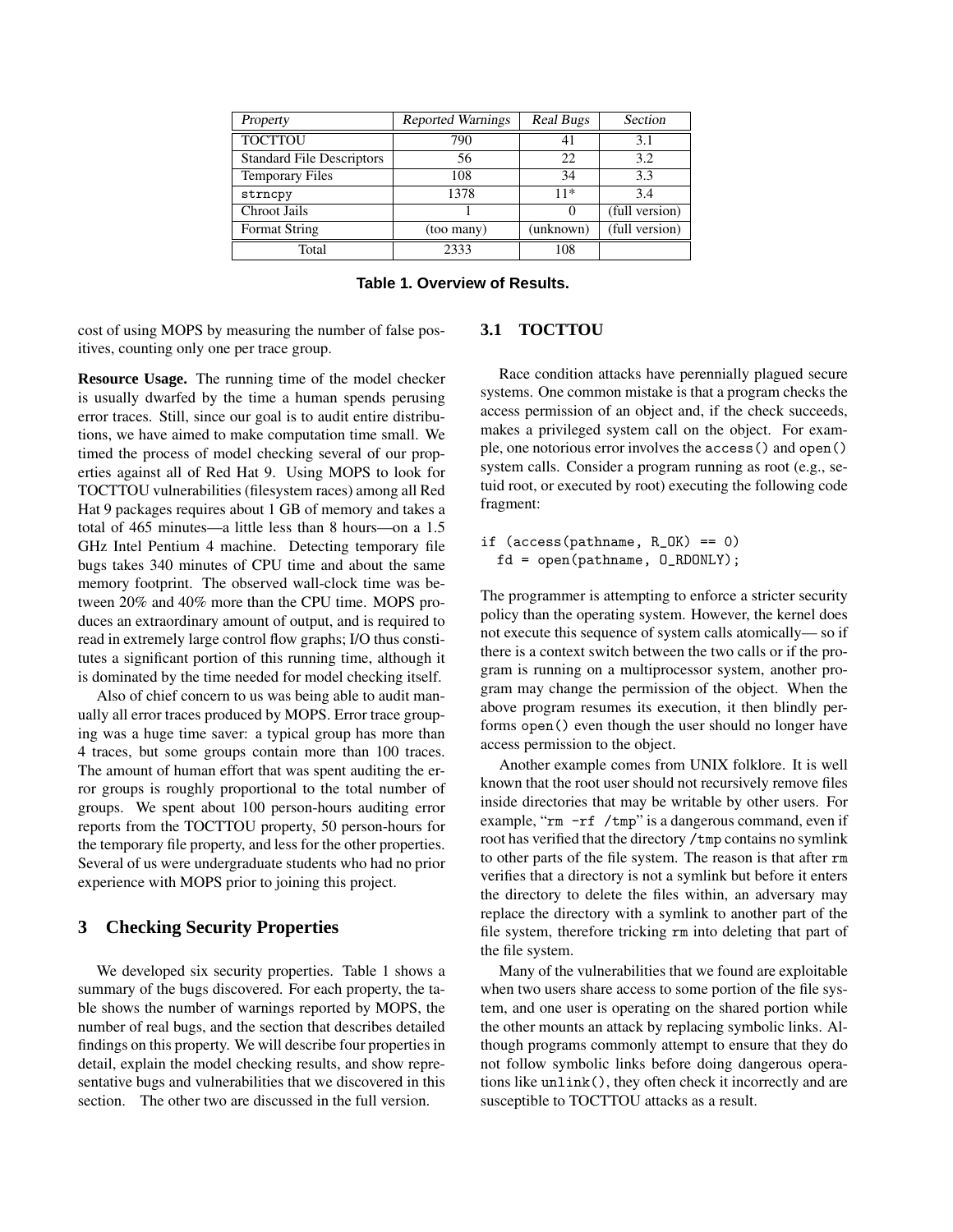

```
readlink(f), statfs(f).Use(f) = \{basename(f), bindtextdomain(f),catopen(f), chown(f), dirname(f), dlopen(f),
freopen(f), ftw(f), mkfifo(f), nftw(f),
opendir(f), pathconf(f), realpath(f),
setmntent(f), utmpname(f), chdir(f), chmod(f),
\text{chroot}(f), \text{creat}(f), \text{execv}(f), \text{execv}(f),
execl(f), execlp(f), execvp(f), execle(f),
lchown(f), mkdir(f), fopen(f), remove(f),
tennan(f), mknod(f), open(f), quotactl(f),
rmdir(f), truncate(f), umount(f), unlink(f),
uselib(f), utime(f), utimes(f), link(f), mount(f),
\texttt{name}(f), \texttt{symlink}(f).
```
Non-filename arguments are omitted.

## **Figure 1. A refined FSA for finding TOCTTOU (file system race condition) vulnerabilities.**

We have experimented with several different FSAs to capture these types of vulnerabilities. In our first attempt, we chose an FSA that had two transitions—one from the start state to an intermediate state, and the other from the intermediate state to the accepting state. Both transitions were defined on the union of the file system calls that access the file system using a pathname argument. However, we found that this naive property results in too many false positives—for example, chdir(".") followed by a chdir(".") would trigger a false positive. Typically these situations arise when a single system call is located inside of a loop, and both transitions in the FSA are made as a result of executing the same line of code. Since these are obviously not security holes, we decided to separate out the file system calls that can be classified as "checks" from those that are "uses".

We refined the property by dividing the file system calls into two distinct sets. Figure 1 shows the general structure of the FSA. We assume here, and in subsequent illustrations, that there is an implicit *other* transition from every state back to itself; if none of the normal outgoing transitions match, the *other* transition is taken, and the FSA stays in the same state. The intuition is as follows: a call to *Check(f)* is probably intended to establish an invariant (e.g., "*f* is not a symlink"), and a call to *Use(f)* might rely on this invariant. Of course, these invariants might be violated in an attack, so *Check(f)* followed by *Use(f)* may indicate a TOCTTOU vulnerability. This refined property is much more manageable and finds most of the bugs we are interested in. However, the more general property is capable of finding some bugs which the narrower TOCTTOU cannot—for example,  $\text{create}(f)$  followed by  $\text{chmod}(f)$ .

The types of vulnerabilities we have found can be classified under the following categories:

- 1. [Access Checks] A check is performed—often by a program running as root—on file access permissions. The result of the check is then used to determine whether a resource can be used. The  $access(f)$  and open(f) race at the beginning of this section illustrates this class of bugs.
- 2. [Ownership Stealing] A program may stat() a file to make sure it does not exist, then open() the file for writing. If the  $0$  EXCL flag is not used, an attacker may create the file after the stat() is performed, and the program will then write to a file owned by the attacker. We consider this a vulnerability, because the program may disclose sensitive information.
- 3. [Symlinks] Vulnerabilities due to symbolic links arise when two users share the same portion of the file system. One user can change a file to a symlink to trick the other user to mistakenly operate on an unexpected file. The method of such an attack depends on whether the system call follows symlinks. Broadly, there are two classes of system calls:
	- (a) [Syscalls that follow symlinks] Many system calls will follow symbolic links that occur anywhere in the pathname passed to them. These present no barrier to attack.
	- (b) [Syscalls that don't follow symlinks] Other system calls avoid following symbolic links if they occur in the last component of their pathname argument. For instance, if c is a symbolic link to d, calling unlink("/a/b/c") will delete the symbolic link itself rather than the target of the link: it deletes /a/b/c, not /a/b/d. However, many programmers do not realize that these calls will gladly follow any symlinks that occur in earlier components of the pathname. For example, if b is a symlink to ../etc, then unlink("/a/b/passwd") will delete the password file /etc/passwd. Consequently, to attack this second class of system calls, it suffices for the attacker to tamper with one of the intermediate components of the path.

Many bugs we found were not previously known. Some were previously reported (but apparently not yet fixed and not known to us at the time of our experiments). To illustrate the kinds of bugs we found with MOPS, we will show three representative examples of TOCTTOU bugs.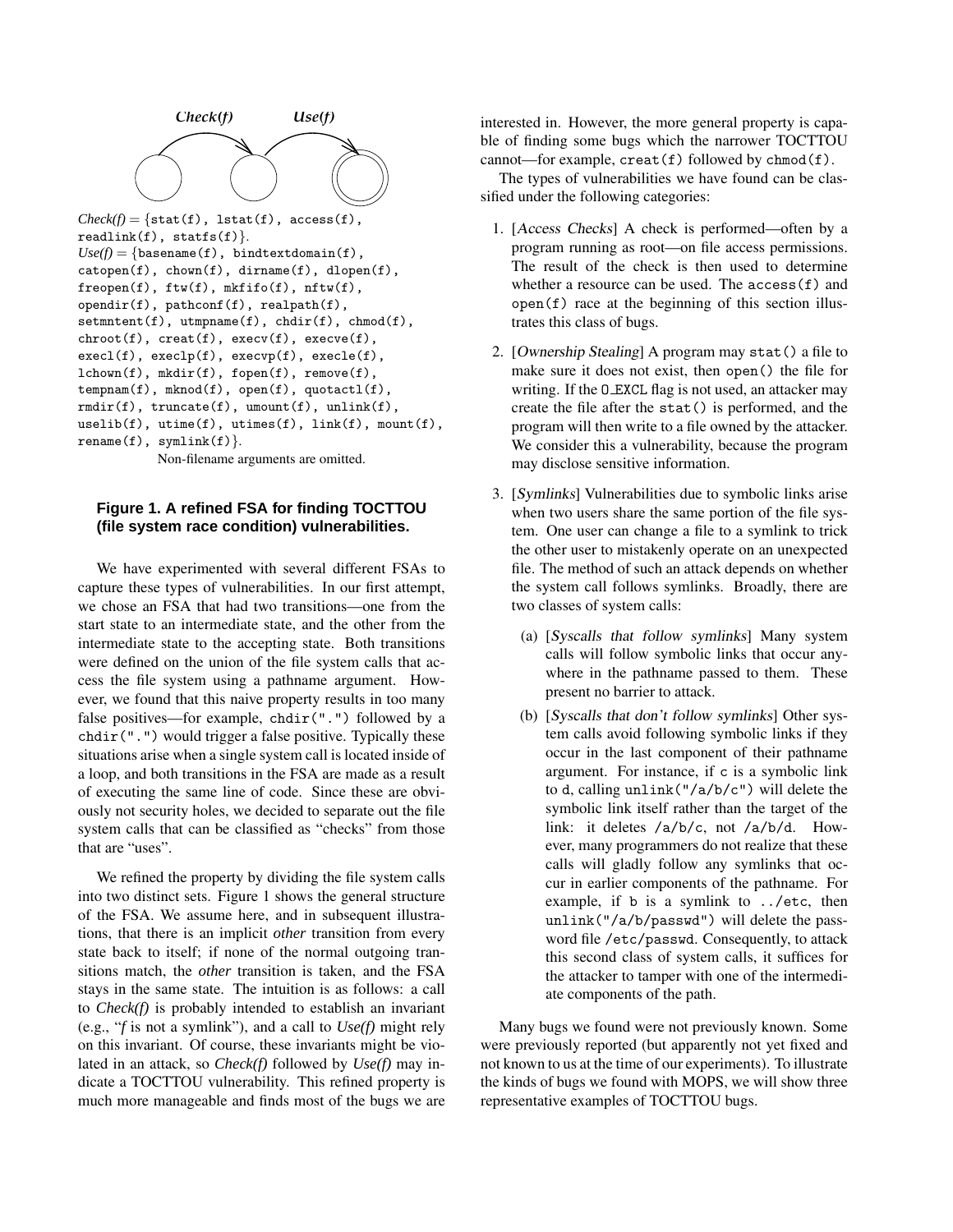```
# binutils-2.13.90.0.18-9 :: ar #
exists = lstat (to, ks) == 0;
/* Use rename only if TO is not a symbolic
   link and has only one hard link. */
if (! exists || (!S_ISLNK (s.st_mode)
 &  s.st_nlink == 1)) {
 ret = rename (from, to);if (ret == 0) {
    if (exists) {
      chmod (to, s.st_mode & 0777);
      if (chown (to, s.st_uid,
           s.st_gid >= 0) {
        chmod (to, s.st_mode & 07777);
      }
  ...
```
In our first example, the program *ar* executes the code fragment above to replace an archive file with one of the same name. It calls lstat on the destination file and then checks if the file is a symbolic link. If it is not, *ar* calls rename on the file and then sets the mode of the file. This code, however, is unsafe. An adversary may change the file to be a symbolic link after *ar* checks for symbolic links. Then, *ar* will happily change the mode of whatever the symbolic link points to—assuming the user running *ar* has permission to do so. The attack is applicable when two users have write access to the directory of the archive file.

```
# initscripts-7.14-1 :: minilogd #
/* Get stat info on /dev/log so we can later
   check to make sure we still own it... */
if (stat(_PATH_LOG,&s1) != 0) {
   memset(&s1, '\0', sizeof(struct stat));
}
...
if ( (stat(_PATH_LOG,&s2)!=0) ||
     (s1.st_ino != s2.st_ino ) ||
     (s1.st_ctime != s2.st_ctime)|
     (s1.st_matrix == s2.st_matrix)|
     (s1.st_attribute != s2.st_attribute) ) {
         done = 1;
         we\_own\_log = 0;}
/* If we own the log, unlink it before trying
   to free our buffer. Otherwise, sending the
   buffer to /dev/log doesn't make much sense */
if (we_own_log) {
   perror("wol");
   unlink(_PATH_LOG);
}
```
The second code fragment is taken from the program *minilogd*, which is run by root. This program may unlink \_PATH\_LOG (which is defined to be /dev/log by default) if it thinks it exclusively owns the file. It compares the timestamps on the file at two different times in the execution of the program and, if they are equal, decides that it exclusively owns the file and then removes the file. However, even if another program modifies the file after *minilogd* checks the timestampes, *minilogd* will still unlink it, possibly corrupting other programs. An additional vulnerability exists when user programs can write to the log file; for instance, if \_PATH\_LOG is defined as something like /home/alice/log instead. In this case, Alice can trick *minilogd* into removing anything on the file system. We have found many vulnerabilities that are similar to the latter case. It is important that these filename constants be checked very carefully when these programs are built, since it may not be obvious to users that defining \_PATH\_LOG to a user-writable file can result in a total compromise of the file system.

```
# zip-2.3-16 :: zip #
  d_{exists} = (LSTAT(d, &t) == 0);if (d_exists) {
    /* respect existing soft and hard links! */
    if (t.st_nlink>1 ||
          (t.st_mode&S_IFMT)==S_IFLNK)
       copy = 1;else if (unlink(d))
       return ZE_CREAT;
 }
```
The final code snippet comes from the widely-used program *zip*. If the destination file already exists, *zip* will move the file to a new location, unlink the old copy, and write the new copy. The program verifies that the file is not a link before calling unlink on it. The attack is applicable when two users share a portion of the file system and one user is running *zip* to write a new file to the shared space. If the other user is malicious, after *zip* calls stat, the user can change the file to be a symbolic link that points to another part of the file system. Since unlink will not follow the last component of a pathname, the attacker would have to change one of the components in the middle of the pathname to a symbolic link. For instance, if Alice is using  $zip$  to write a file to /shared/alice/afile<sup>2</sup>, Bob can change /shared/alice to be a symbolic link that points to /home/alice. Then the *zip* program running on behalf of Alice will remove /home/alice/afile. Most users will not be aware that using a shared directory enables such attacks, so it seems unfair to blame Alice for doing so. In this case, *zip* does try to do the right thing by checking for symbolic links; it just happens to get the check wrong.

 $2$ The suggested scenario requires that the sticky bit is not set. The sticky bit prevents deletion of files and directories for anyone except the creator, even if others have write access. Generally, /tmp has the sticky bit set.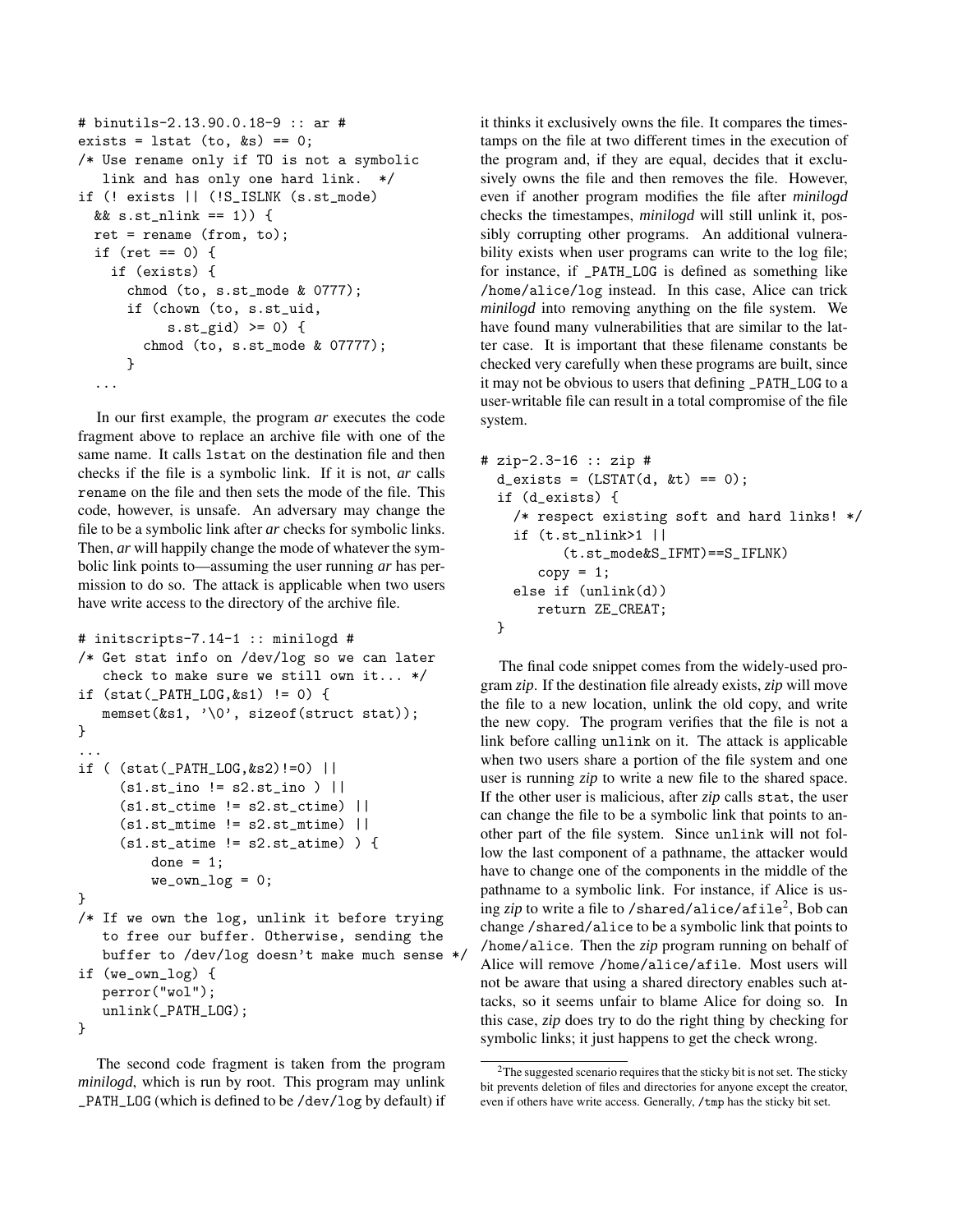#### **3.2 A Standard File Descriptor Attack**

The first three file descriptors of each Unix process are called *standard file descriptors*: FD 0 for the standard input (*stdin*), FD 1 for the standard output (*stdout*), and FD 2 for the standard error (*stderr*). Several commonly used C standard library functions read from or write to these standard file descriptors; e.g., fgets() reads from *stdin*, printf() writes to *stdout*, and perror() writes to *stderr*. Programs that print information intended for the user to see, or diagnostic information, typically do so on FDs 1 and 2. Customarily, a program starts with its standard file descriptors opened to terminal devices. However, since the kernel does not enforce this convention, an attacker can force a standard file descriptor of a victim program to be opened to a sensitive file, so that he may discover confidential information from the sensitive file or modify the sensitive file.

For example, suppose a victim program is setuid-root<sup>3</sup> and executes the following code:

```
/* victim.c */
fd = open("/etc/passwd", O_RDWR);
if (!process_ok(argv[0])) perror(argv[0]);
```
Then the adversary can run the following attack program to exploit the standard file descriptor vulnerability in the victim program:

```
/* attack.c */
int main(void) {
  close(2);
  execl("victim",
    "foo:<pw>:0:1:Super-User-2:...", NULL);
}
```
This attack works as follows. First, the attack program closes FD 2 and executes victim.c. A child process will inherit the file descriptors from the parent process; consequently, the victim program starts with FD 2 closed. Then, when the victim opens the password file /etc/passwd, the file is opened to the smallest available file descriptor—in this case, FD 2. Later, when the victim program writes an error message by calling perror(), which writes to FD 2, the error message is appended to /etc/passwd. Due to the way the attacker has chosen this error message, the attacker may now log in with superuser privileges. These bugs are particularly dangerous when the attacker can influence the data written to the standard FD.

In the previously discussed vulnerability, the attacker is able to append content to an important system file. One can envision similar attacks on the *stdin* file descriptor in which the attacker can read content from a file that is not intended



**Figure 2. The structure of an FSA for finding file descriptor vulnerabilities. This FSA tracks the state of the three standard file descriptors across** open() **calls.**

to be publically available. To stage such an attack, the malicious program would first close FD 0, then execute the privileged program containing code that unwittingly tries to read from *stdin*. The vulnerable program will now instead read data that is from the attacker's choosing, and possibly disclose confidential information in the process. Note that the program must relay the information it has learned back to the attacker, either directly or through a covert channel. The latter means of disclosure is impossible to detect using the single program analysis techniques we employ.

The way to prevent these types of attacks is simple—a program that runs as setuid-root should ensure that the three lowest numbered file descriptors are opened to a known safe state prior to carrying out any important operations. A common way to do this is by opening a safe file, such as /dev/null, three times when the program first starts up. In the case that someone tries to attack the program by closing one or more of the file descriptors prior to executing the victim program, no harm is done because they are re-opened to point to /dev/null. This solution is usually acceptable because the overhead is only three system calls. In the case that all 3 FDs were already opened, the program also consumes three file descriptor slots.

Our FSA used in this property (see Figure 2) contains eight states that are used to describe a unique combination of the states of the three standard file descriptors 0, 1 and 2. For example, the state OCC represents that FD 0 is open, but FD 1 and FD 2 are closed. The program may start in any of the seven states where at least one of the three standard FDs is closed; the case where all of the standard FDs are initially open is the usual one, and not of interest to an attacker. The starting state will be chosen nondeterministically during the model checking phase to insure all possibilities are explored. Transitions in the FSA occur only along the edges

<sup>&</sup>lt;sup>3</sup>A setuid-root program runs with root privileges, even if it is executed by an unprivileged user.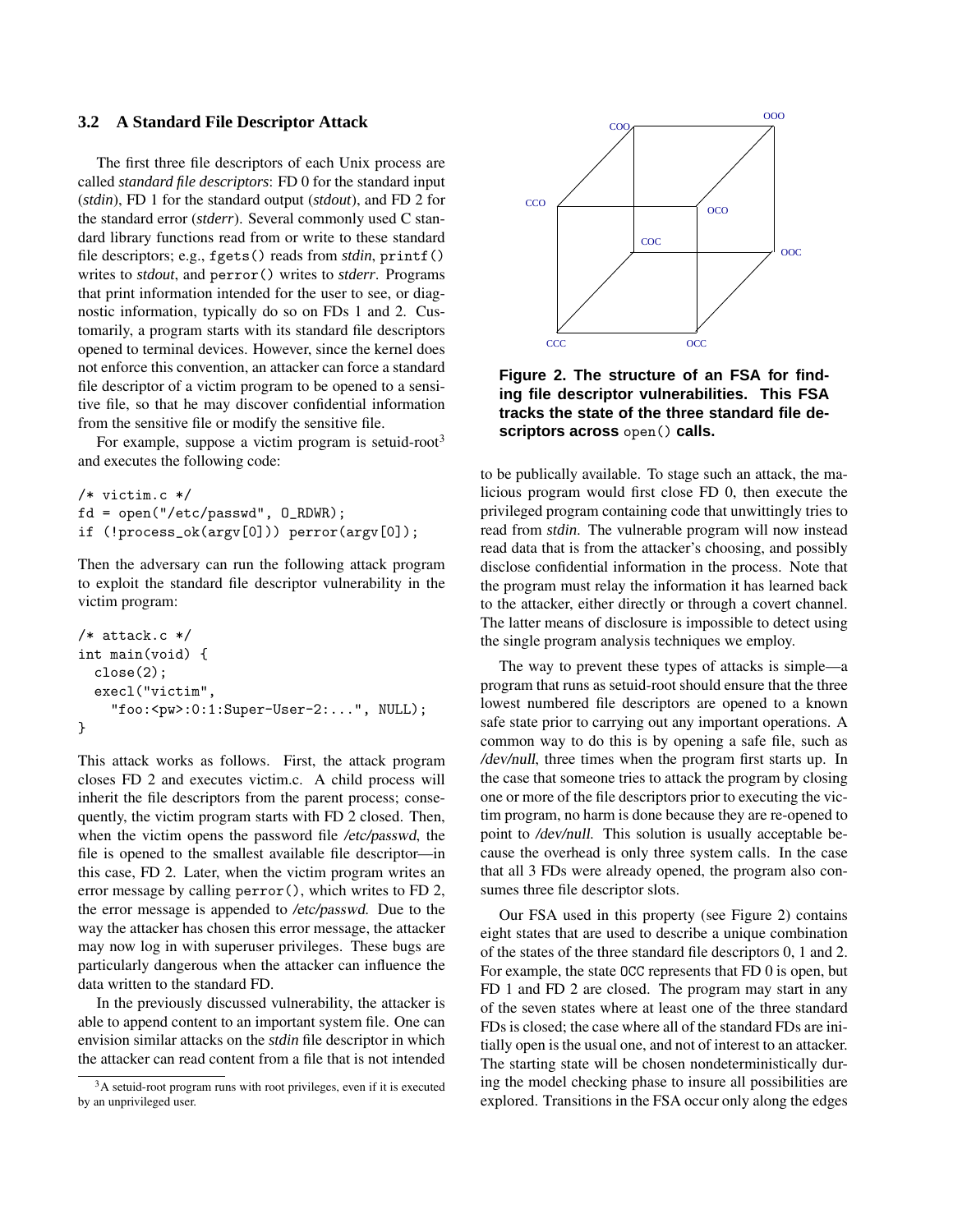of the cube, as there are no system calls that can change the status of multiple standard file descriptors at once.

The basic FSA structure in Figure 2 is not entirely complete, as we have not shown the error state. For detecting the class of attacks which can cause the vulnerable program to write to arbitrary files, we add a new error state and a transition to the error state when a file that is neither /dev/null nor /dev/tty is opened on FD 1 or 2 in a mode other than readonly. For detecting the class of attacks that may disclose the contents of secret files, we add transitions to the error state from the four states in which FD 0 is closed (COO, COC, CCO, and CCC), and a file other than /dev/null or /dev/tty is opened for reading. These two transitions are seperated into two different automata, to give the two properties.

To save space, we have not labeled the transitions along the edges of the cube. These transitions are taken for system calls that are considered a "safe" open—that is, when /dev/null or /dev/tty is opened. For example, if the current state is COC and a "safe" open is encountered, then the new state is OOC, since the file will be opened on the lowestnumbered available FD.

We have audited the programs that run as setuid root on our Linux distribution, and have identified a number of bugs (but not exploitable vulnerabilities at this time). In many cases, an attacker can cause a setuid program to write data not of her choosing to temporary files, lock files, or PID files (files used to store the process ID of the currently running service). These situations can be potential vulnerabilities if some other program trusts the contents of the PID file. For example, consider a system administration script for restarting some network daemon that executes kill 'cat pidfile'. If the attacker exploits a setuid program that writes to this PID file to introduce a line of the form "*PID*; rm /etc/passwd" into the PID file, then the administration script might unwittingly remove /etc/passwd when it is next run. We have not yet found any fully exploitable scenario like this, but the fact that some setuid programs allow corrupting PID files like this is perhaps room for some concern.

An example of a bug we found in the program *gnuchess*, a chess playing application, follows:

```
int main(int argv, char *argv[]){
   ... BookBuilder(depth, ...); ...
}
void BookBuilder(short depth, ...){
  FILE *wfp,*rfp;
  if (depth == -1 && score == -1) {
    if ((rfp = fopen(BOOKRUN, "r+b")) := NULL) {
      printf("Opened existing book!\n");
    } else {
      printf("Created new book!\n");
      wfp = fopen(BOOKRUN, "w+b");
      fclose(wfp);
```

```
if ((rfp = fopen(BOOKRUN, "r+b")))== NULL) {
 printf("Could not create %s file\n",
      BOOKRUN);
return;
}
...
```
}

The function BookBuilder is called to manipulate and read from the playbook used by the game. Although there is no attack to compromise security, it is easy to see the bug. The playbook can become corrupted when a malicious user closes all file descriptors except standard out, and invokes the gnuchess program. The file *BOOKRUN* will then be opened onto standard out, and the subsequent writes from *printf()* can corrupt the book.

The full version of the paper lists results from applying MOPS to all Redhat 9 setuid programs. There were two main sources of false positives: 1) the property does not track the UID privilege changes inside the program, so the program may drop privileges before opening files, and 2) the property did not recognize that the program safely opened /dev/null three times, due to a nonstandard invocation of safe opens. Unfortunately these are difficult false positives to recognize, because they require the user to look at the trace in its entirety as opposed to the usual points of interest (line numbers that caused transitions in the FSA). The presentation of our results differentiates betweens bugs and exploits. For this property, we classify bugs as programming mistakes that can cause unexpectd program behavior, but not necessarily lead to any compromise of security. For example, an attack that can compromise the contents of a non-important file, such as a lockfile, falls under the category of a bug. An exploit needs to have security concerns we have found none of these to date. However, it was surprising that many setuid programs did not open /dev/null three times before performing file operations, given that it has low overhead and guarantees safety with regards to this property.

### **3.3 Secure Temporary Files**

Applications often use temporary files as a means for passing data to another application, writing log information, or storing temporary data. Often times on a Unix system, the files will be created in the /tmp directory, which is world writable and readable. For example, the GNU C compiler creates temporary files when it is compiling programs, and later passes them to the linker. Many of the functions to create temporary files that are found in the C standard library are insecure. The reason is that they do not return a file descriptor, but rather a file name. An adversary that is able to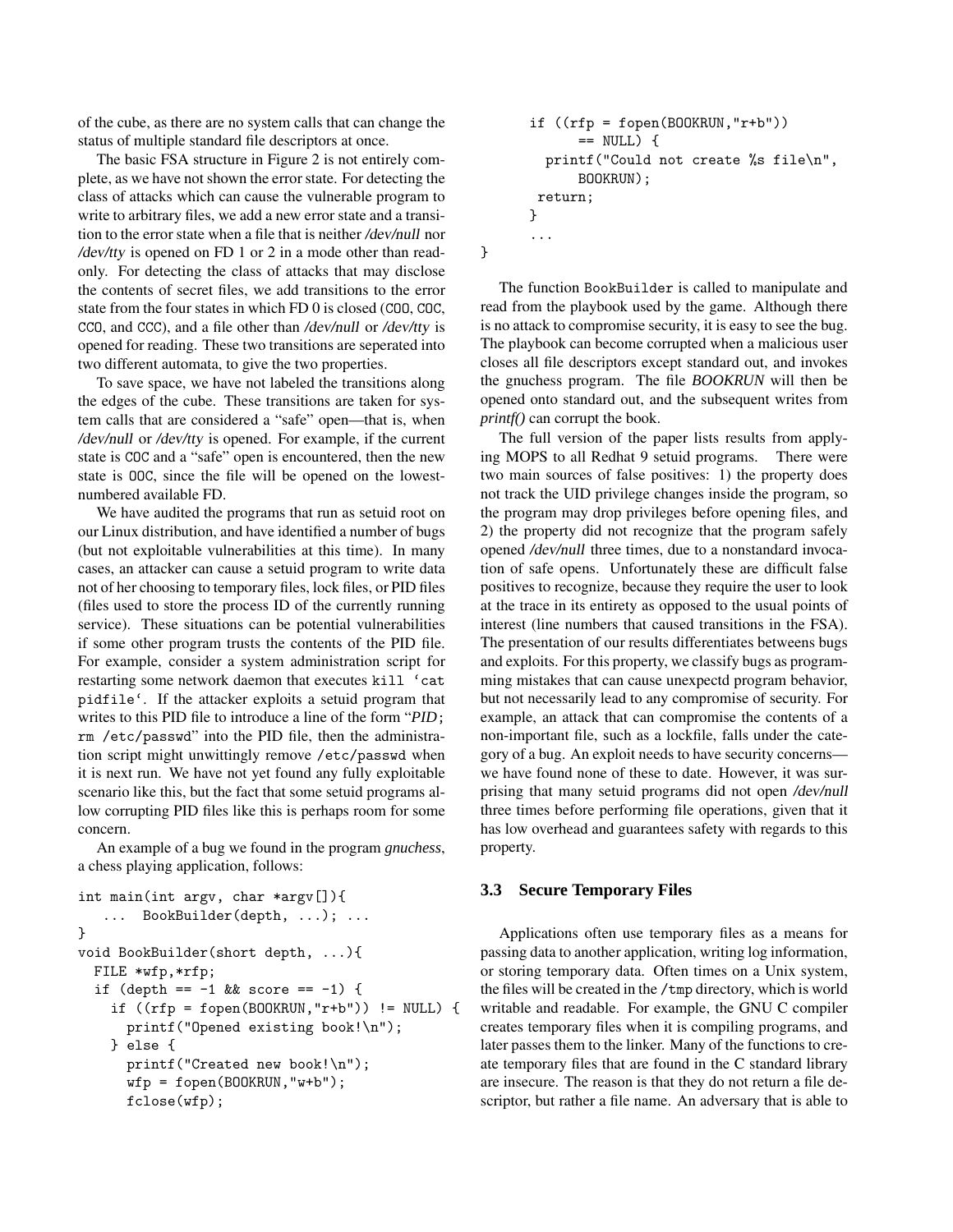

## **Figure 3. An FSA to detect insecure uses of temporary files.**

predict the filename can thus create the file before the application has a chance to open or create it. This attack can give the adversary ownership of the temporary file, which is undesirable<sup>4</sup>.

We identified the set of insecure functions: mktemp, tmpnam, tempnam, and tmpfile. These functions should never be used. There is one function that can be secure, depending on how it is used: mkstemp. Security requires that the filename retrieved from mkstemp is never subsequently used in another system call: mkstemp returns both a file descriptor and a filename, but a secure program should not use the filename. Figure 3 illustrates our automaton.

Below we show a representative example of a program that violates the clause of our property that finds reuses of the parameter passed to mkstemp. Not only is this the most complicated example presented thus far, but it shows how the whole-program inter-procedural analysis was effective. The code will be presented in several fragments as they occur temporally while executing the program. The example comes from the program *yacc* from the package byacc-1.9-25.

```
static void open_files() {
  int fd;
  create_file_names();
  if (input_file == 0) {
    input_file = fopen(input_file_name, "r");
    if (input_file == 0)
       open_error(input_file_name);
    fd = mkstemp(action_file_name);
    if (fd < 0 || (action_file =
      f\text{dopen}(fd, "w") == NULL) {
      if (fd \gt= 0)close(fd);
      open_error(action_file_name);
    }
```
}

Before the above program fragment executes, there is some setup code that sets the value of the variable action file name. Specifically, it is a string whose first component is a pathname to a temporary directory (by default, it chooses /tmp, but this can be changed by defining an environment variable), and whose second component is a temporary file template<sup>5</sup>. The above code alone should be of concern to us. Recall that mkstemp returns a file descriptor that can be safely used, but the template passed to mkstemp is not safe to re-use. In this case, we see the template being passed to another function called open error:

```
void open_error(char *filename) {
  warmx("f - cannot open \Psi's\n'", filename);
  done(2);
}
```
From the above fragment it looks like the function warnx may be a good candidate for inspection because it is the recipient of the filename we are interested in tracking. Strangely enough, MOPS directs us to the function done:

```
void done(int k) {
  if (action_file)
    fclose(action_file);
  if (action_file_name[0])
    unlink(action_file_name);
```
Here we find the bug. The variable action file name, which is the template passed to mkstemp, is re-used as an argument to the unlink system call. This is unsafe. By the time we call unlink, the filename may no longer point to the location we think it does. Recall that the directory in which the file is being created may be world writable. An attacker that has write access to the file can change it to a symbolic link, and cause the program to unlink other unexpected files on the system. Unfortunately there does not appear to be a good resolution to the problem.

### **3.4 Attacks Against** strncpy

There are several common attacks against programs that misuse the standard library function strncpy. strncpy(d,s,n) copies a string of characters pointed to by s into the memory region designated by d. If s contains more than n characters, strncpy only copies the first n characters. If s contains fewer than n characters, strncpy copies all the characters in *s* and then fills *d* with null characters until the length of d reaches n.

<sup>&</sup>lt;sup>4</sup>In the gcc example, an adversary could insert malicious code into a user's program by replacing the temporary file with the desired code.

<sup>5</sup>A template is a partial filename with a number of placeholders denoted by a special character X that will be filled in with random numbers by the function creating the temporary filename.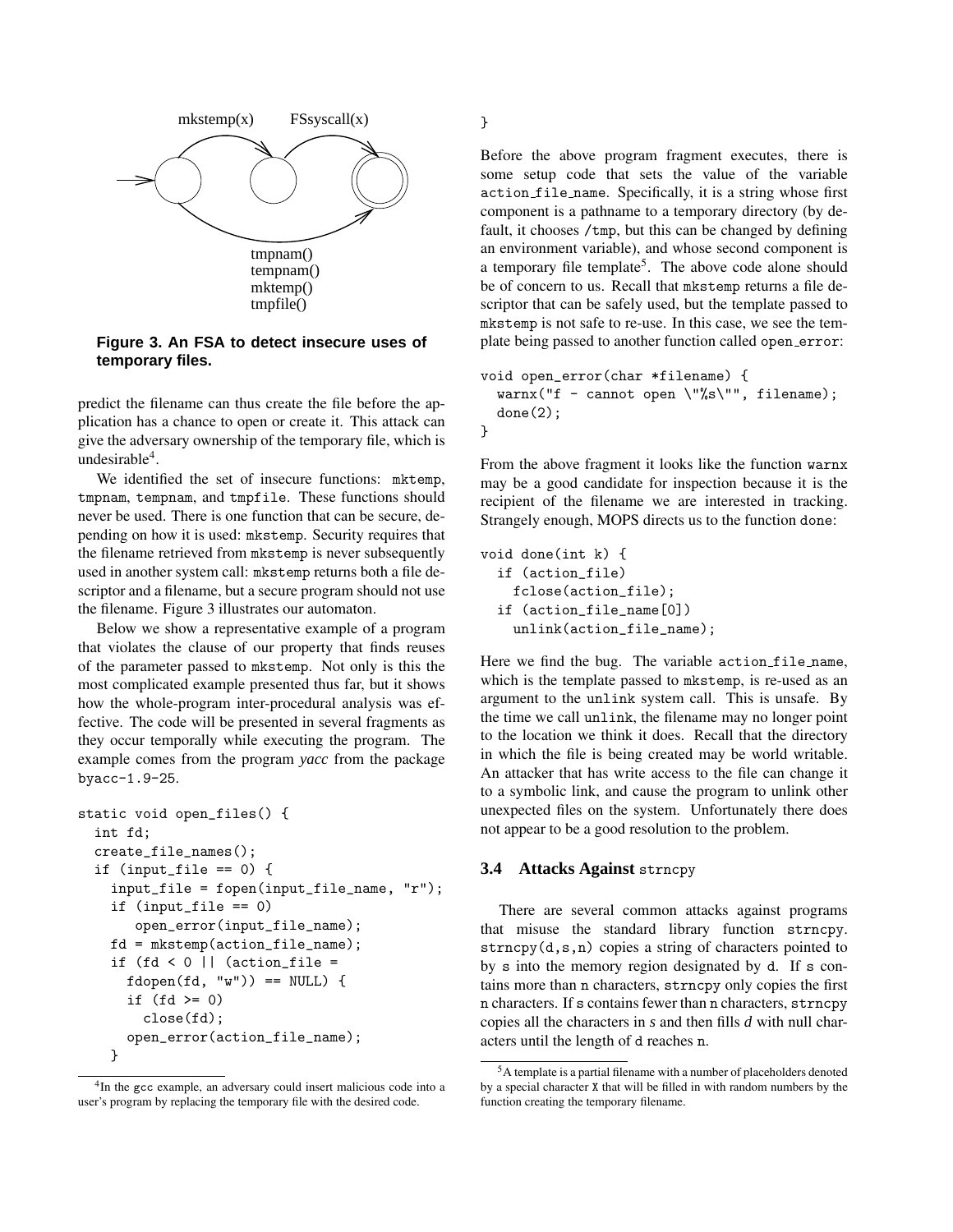strncpy is easy to misuse for two reasons. First, it encourages off-by-one errors if the programmer is not careful to compute the value of n precisely. Off-by-one errors can often cause the program to write past the end of an array bounds, which can in turn lead to buffer overrun attacks against the program. In particular, consider a case where the string buffer in question is allocated on the runtime stack (as it will be when the buffer is an array local to a function in C), and the user of the program is able to control the contents of the source of s. If the program writes past the end of the buffer, a malicious user may construct a special string s, such that when the program writes past the array bounds, it writes special code into the stack frame that corrupts the program. Secondly, because the function does not automatically null-terminate a string in all cases (for instance, when the size of the source string is larger than n), it is a common mistake for a program to create unterminated strings during its execution.

We have constructed an FSA to try and catch both scenarios as described above. The intuition is that we identify several idioms that are correct ways to null terminate a string, and raise an alarm when one of these idioms is not used. For example, a common idiom is the following code sequence that is safe:

```
buf [sizeof(buf)-1] = \sqrt{0};
strncpy(buf, ..., sizeof(buf)-1);
```
In the above case, the buffer will also be terminated. However, the following two cases show a common misuse of strncpy:

- buf  $[sizeof(buf)-1] = ' \0$ ; strncpy(buf, ..., sizeof(buf));
- memset(buf, 0, sizeof(buf)-1); strncpy(buf, ..., sizeof(buf)-1);

In the first unsafe example, the string is null-terminated before the strncpy, and the execution of the function subsequently may overwrite the null-terminating character. In the second unsafe example, memset is used to zero-out the destination buffer; unfortunately, it is misused—the third argument needs to be the size of the entire buffer. Our FSA attempts to detect patterns that appear fishy, and alerts the user to their presence. Pattern variables are used judiciously to make MOPS precisely match the null-terminating code to the strncpy code that uses the same buffers. The property requires more manual inspection than other properties, because we have chosen an approach where we identify correct behavior, then raise an alarm at code that does not match our expectations. Moreover, our property does not attempt to find all strncpy bugs, focusing instead on patterns that are particularly suspicious.

Our strncpy FSA has alerted us to a number of bugs. Below we show one of the most interesting examples. It comes from the program *xloadimage*:

```
void dumpImage(Image *image, char *type,
  char *filename, int verbose) {
  int a;
  char typename[32];
  char *optptr;
  optptr = index(type, ', ');
  if (optptr) {
    strncpy(typename, type, optptr - type);
    typename[optptr - type] = \sqrt{0'};
  ...
```
In the above code fragment, MOPS identifies an idiom that does not appear to be safe. The character buffer typename is declared to be 32 bytes long, but the length passed to strncpy is computed entirely based on the second argument to the function dumpImage. We must verify that this string cannot be constructed in such a way that when  $optpr - type$  is computed, the result is longer than 32 bytes. MOPS is able to direct us to the call site of this function, in which we see the following (abbreviated):

```
newopt->info.dump.type= argv[++a];
...
dumpImage(dispimage, dump->info.dump.type,
  dump->info.dump.file, verbose);
```
Shockingly, the contents of the string come from the command line arguments, and can be set entirely by the user. Consequently, a malicious user can supply a carefully crafted argument to the function which causes the function dumpImage to write past the end of an array, causing a buffer overrun.

Unfortunately, this property produced 1378 unique warnings, too many to examine exhaustively by hand. Therefore, we picked a semi-random sample of 16 packages out of the set of 197 packages with one or more warning, yielding a set of 53 warnings. Examining these 53 warnings revealed 11 bugs spread among 6 packages, where in each case a string could be left unterminated or the strncpy() operation could overflow buffer bounds for some input. We did not attempt to assess the security implications of these bugs, though we expect that many of them could be exploited under some circumstances.

Based on this limited sample, we suspect that a full manual audit using MOPS would turn up many more strncpy() bugs. Since we saw 11 bugs among 53 warnings, this suggests a false positive rate of about 79%, and a true positive rate of about 21%. If all warnings are equally likely to correspond to real bugs, we might estimate that there are about  $1378 \times \frac{11}{53} \approx 286$  bugs, with a 95% confidence interval of between 165 to 468 bugs. Of course, these